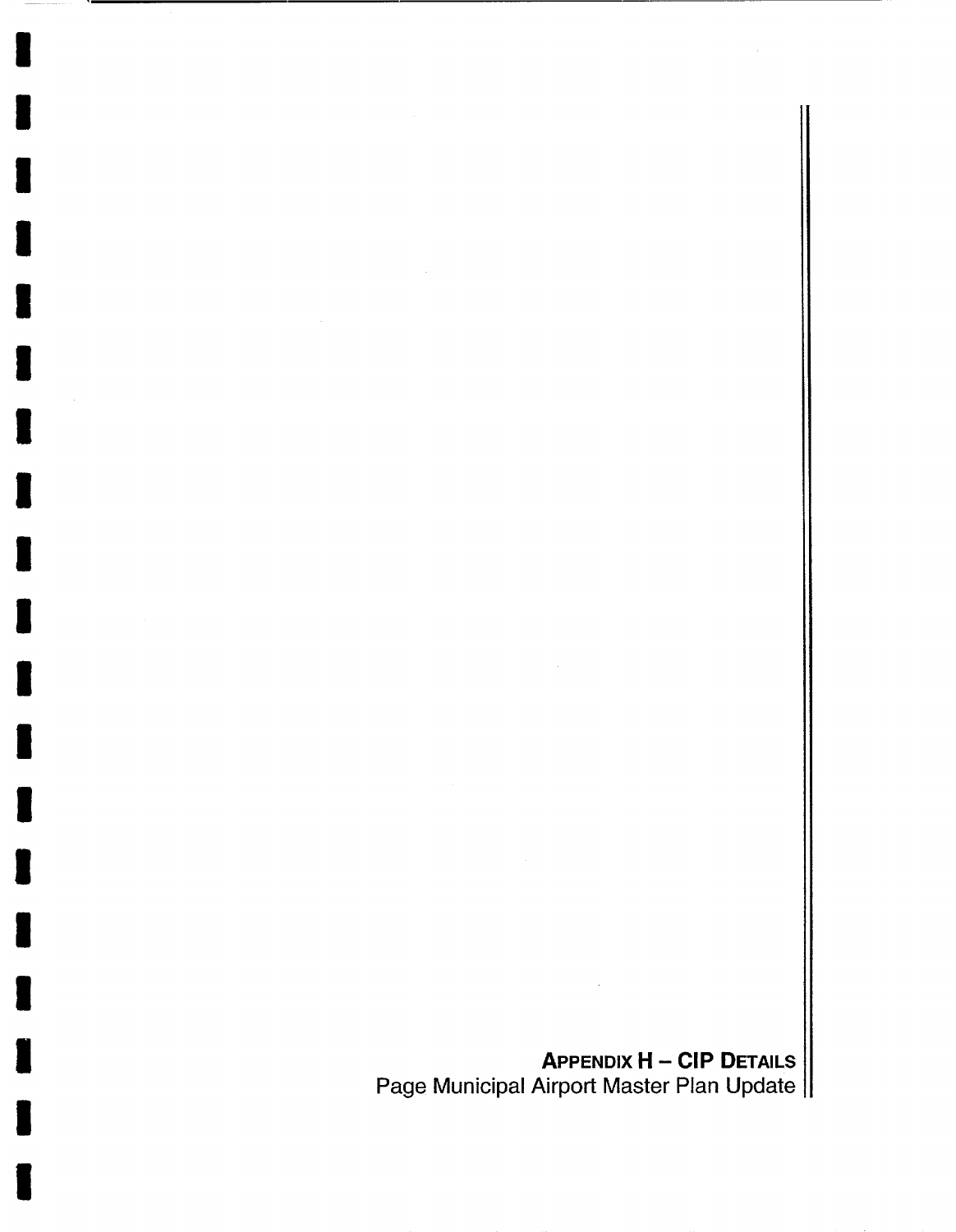Appendix H - Description

I

------

I

I

I

I

I

I

I

I

I

I

I

I

I

I

I

I

I

I

The following table is a more detailed version of the capital improvement program (CIP) for the Page Municipal Airport as outlined in Chapter 9 of the Airport Master Plan Update.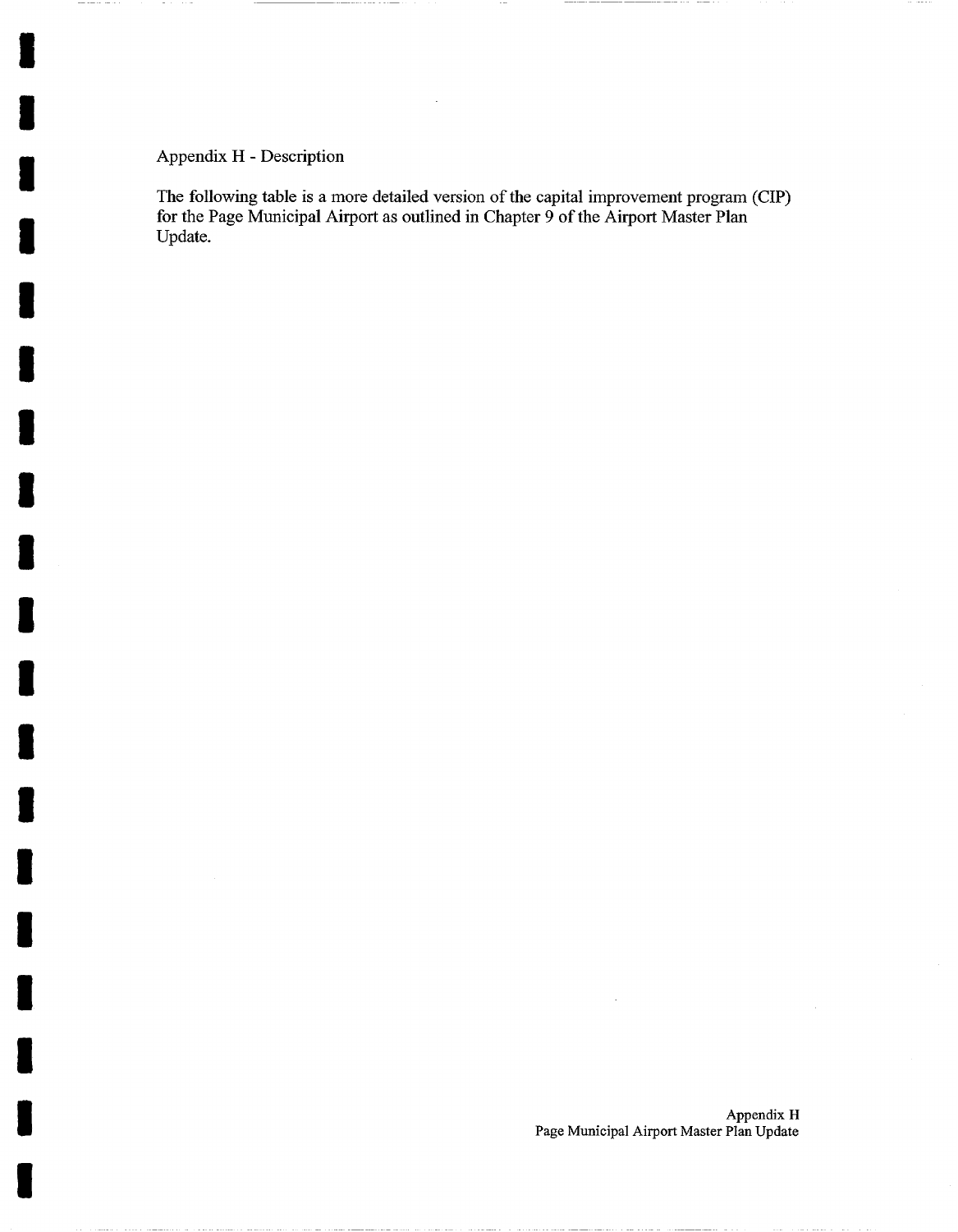CIP Details

|         |                                                                     |                |              |         | <b>BY</b>     | <b>Project</b> |              |
|---------|---------------------------------------------------------------------|----------------|--------------|---------|---------------|----------------|--------------|
| Year    | PHASE I                                                             | <b>FEDERAL</b> | <b>STATE</b> | LOCAL   | <b>OTHERS</b> | <b>TOTAL</b>   | <b>TOTAL</b> |
| 2000    | Upgrade MIRL and MITL                                               | 610,011        | 29,945       | 29,945  |               | 669,900        | 669,900      |
| 2000-01 | Rwy 15-33 Overlay and Re-striping                                   | 837,752        | 41,124       | 41,124  |               | 920,000        | 1,044,400    |
|         | Design and Construction Administration                              | 58,643         | 2,879        | 2,879   |               | 64,400         |              |
|         | <b>Temporary Airfield Markings</b>                                  | 36,424         | 1,788        | 1,788   |               | 40,000         |              |
|         | <b>Traffic Control</b>                                              | 18,212         | 894          | 894     |               | 20,000         |              |
|         | Rwy 07-25 paving and Drainage Improvements                          | 783,116        | 38,442       | 38,442  |               | 860,000        | 1,220,000    |
|         | Retention Basin Excavation/Construction                             | 327,816        | 16,092       | 16,092  |               | 360,000        |              |
| 2001    | Rwy Sweeper                                                         | 127,484        | 6,258        | 6,258   |               | 140,000        | 140,000      |
|         | Replace 2 existing gates with automated sliding gates, card readers | 45,530         | 2,235        | 2,235   |               | 50,000         | 50,000       |
|         | Environmental Assessment/Site Selection Study                       | 100,166        | 4,917        | 4,917   |               | 110,000        | 110,000      |
| 2001-02 | Pavement Preservation (Term. Apron and Twy) - Phase I               | 405.217        | 19,892       | 19,892  |               | 445,000        | 470,000      |
|         | <b>Existing Shoulder Regrading</b>                                  | 13.659         | 671          | 671     |               | 15,000         |              |
|         | Term. Area and Twy Pavement Markings                                | 9,106          | 447          | 447     |               | 10,000         |              |
| 2002-03 | Construct 450-foot Extension to Rwy 15-33 and Taxiway A             | 769,730        | 37,785       | 37,785  |               | 845,300        | 1,427,300    |
|         | Additional Rwy Markings                                             | 4,553          | 224          | 224     |               | 5,000          |              |
|         | Twy A Extension                                                     | 227,650        | 11,175       | 11,175  |               | 250,000        |              |
|         | <b>Traffic Control</b>                                              | 22.765         | 1,118        | 1,118   |               | 25,000         |              |
|         | Additional Edge Lighting and electical wiring                       | 77,401         | 3,800        | 3,800   |               | 85,000         |              |
|         | Temporary Airfield Markings                                         | 36,424         | 1,788        | 1,788   |               | 40,000         |              |
|         | Relocation of Existing REILs and Threshold Lights and Navaids       | 115,646        | 5,677        | 5,677   |               | 127,000        |              |
|         | Soil Cement Rwy Safety Area @ new location                          | 45,530         | 2,235        | 2,235   |               | 50,000         |              |
| 2003-04 | Construct GA Apron and strengthen 4 helipads                        | 409,770        | 20,115       | 20,115  |               | 450,000        | 450,000      |
| 2004    | Apply Soil Cement Rwy, Twy, Helipads edges (infield)                | 86,416         | 4,242        | 4,242   |               | 94,900         | 94,900       |
|         | Drainage Master Plan                                                | 159,355        | 7,823        | 7,823   |               | 175,000        | 175,000      |
|         | Pave Vehicle Access (East) and Fire Access Road (West)              | 122,931        | 6,035        | 6,035   |               | 135,000        | 135,000      |
|         | Segmented Circle Upgrade                                            | 68,295         | 3,353        | 3,353   |               | 75,000         | 75,000       |
|         | Fire Protection System (Hydrants)                                   | 159,355        | 7,823        | 7,823   |               | 175,000        | 386,650      |
|         | Grading and trenching                                               | 157,534        | 7,733        | 7,733   |               | 173,000        |              |
|         | Herbicide application                                               | 35,195         | 1,728        | 1,728   |               | 38,650         |              |
|         | Install Additional Security Lighting (4)                            | 54,636         | 2,682        | 2,682   |               | 60,000         | 60,000       |
| 2004-05 | Construct Auto Parking (by the Long-Term area)                      | 244,268        | 11,991       | 11,991  |               | 268,250        | 358,250      |
|         | Subgrade Preparation                                                | 72,848         | 3,576        | 3,576   |               | 80,000         |              |
|         | Additional Directional Road Signage                                 | 9,106          | 447          | 447     |               | 10,000         |              |
| 2005    | Drainage Design                                                     | 136,590        | 6,705        | 6,705   |               | 150,000        | 900,000      |
|         | Drainage Improvements                                               | 682,950        | 33,525       | 33,525  |               | 750,000        |              |
|         | Construct 16 Hangars*                                               | 0              | 0            | 0       | 240,000       | 240,000        | 240,000      |
|         | Subtotal                                                            | 7,072,084      | 347,158      | 347,158 | 240,000       | 8,006,400      | 8,006,400    |
|         | Adminstration @ 5%                                                  | 353,604        | 17,358       | 17,358  | 12,000        | 400,320        | 400,320      |
|         | <b>TOTAL</b>                                                        | 7.425.638      | 364,516      | 364.516 | 252.000%      | 8 406 720      | 8.406.720    |

**m m m m m m m n m m m m m m m m m m**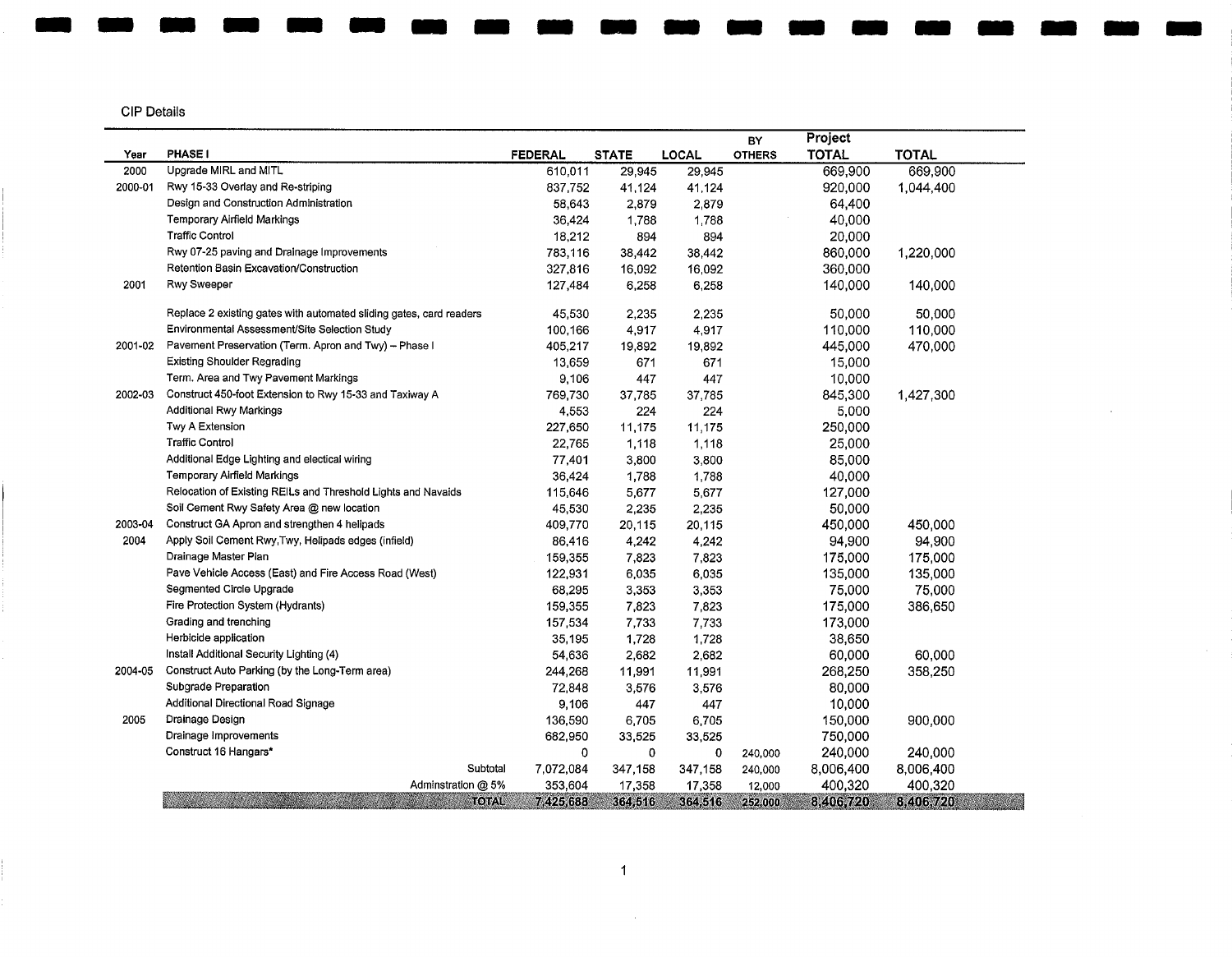**ClP Details** 

|      |                                                             |                |              |           |           | <b>Project</b> |              |
|------|-------------------------------------------------------------|----------------|--------------|-----------|-----------|----------------|--------------|
| Year | <b>PHASE II</b>                                             | <b>FEDERAL</b> | <b>STATE</b> | LOCAL     | by Others | <b>TOTAL</b>   | <b>TOTAL</b> |
|      | <b>Environmental Assessment</b>                             | 68,295         | 3,353        | 3,353     |           | 75,000         | 75,000       |
|      | Install automated Sliding Gates wi/Card Readers (East side) | 45,530         | 2,235        | 2,235     |           | 50,000         | 50,000       |
|      | Master Plan Update                                          | 158,617        | 7,786        | 7,786     |           | 174,190        | 174,190      |
|      | Install Additional Security Lighting (2)                    | 27,318         | 1.341        | 1,341     |           | 30,000         | 30,000       |
|      | Construct/restripe 670-foot Extension to Rwy 15-33          | 1,539,460      | 75,570       | 75,570    |           | 1,690,600      | 2,785,600    |
|      | Twy A Extension                                             | 637,420        | 31,290       | 31,290    |           | 700,000        |              |
|      | Blast Fence (2)                                             | 27,318         | 1,341        | 1,341     |           | 30,000         |              |
|      | Additional Rwy edge lighting and electical                  | 68.295         | 3,353        | 3,353     |           | 75,000         |              |
|      | <b>Temporary Airfield Markings</b>                          | 13,659         | 671          | 671       |           | 15,000         |              |
|      | Relocate REILs, Threshold Lights, and Navaids               | 182,120        | 8,940        | 8,940     |           | 200,000        |              |
|      | Soil Cement Rwy Safety Area @ new location                  | 45,530         | 2.235        | 2.235     |           | 50,000         |              |
|      | Relocation and Additional Airfield Signage                  | 9,106          | 447          | 447       |           | 10,000         |              |
|      | Additional Shoulder Regrading                               | 13,659         | 671          | 671       |           | 15,000         |              |
|      | Construct Auto Parking and Marking (East Side)              | 38,974         | 1.913        | 1,913     |           | 42,800         | 45,300       |
|      | Additional Directional Signage                              | 2,277          | 112          | 112       |           | 2,500          |              |
|      | Construct Vehicle Access to the East                        | 305,506        | 14.997       | 14.997    |           | 335,500        | 335,500      |
|      | Install Security Fencing Eastside/Southside                 | 142,054        | 6.973        | 6,973     |           | 156,000        | 156,000      |
|      | Pavement Preservation (Rwy 15-33) - Phase II                | 104,719        | 5.141        | 5,141     |           | 115,000        | 115,000      |
|      | Reconfigure Term. Layout (Concession Space)*                |                |              |           | 5,000     | 5.000          | 5,000        |
|      | Reconfigure Term. Layout (Self-Claim Baggage Area)*         |                |              |           | 2,700     | 2,700          | 2,700        |
|      | Reconstruct/Expand Parking Area (Old Term, Bldg)            | 68.295         | 3.353        | 3,353     |           | 75,000         | 75,000       |
|      | Pavement Preservation (GA Apron) - Phase III                | 22,765         | 1,118        | 1.118     |           | 25,000         | 25,000       |
|      | Subtotal                                                    | \$3,520,917    | \$172,837    | \$172,837 | \$7,700   | \$3,874,290    | 3,874,290    |
|      | Administration @ 5.0%                                       | 176,046        | 8,642        | 8,642     | 385       | 193,715        | 193,715      |
|      | <b>TOTAL</b>                                                | \$3,696,963    | \$181,478    | \$181,478 | \$8,085   | \$4,068,005    | 4,068,005    |

**m m m m m m m m m n m m m m m m m m m**